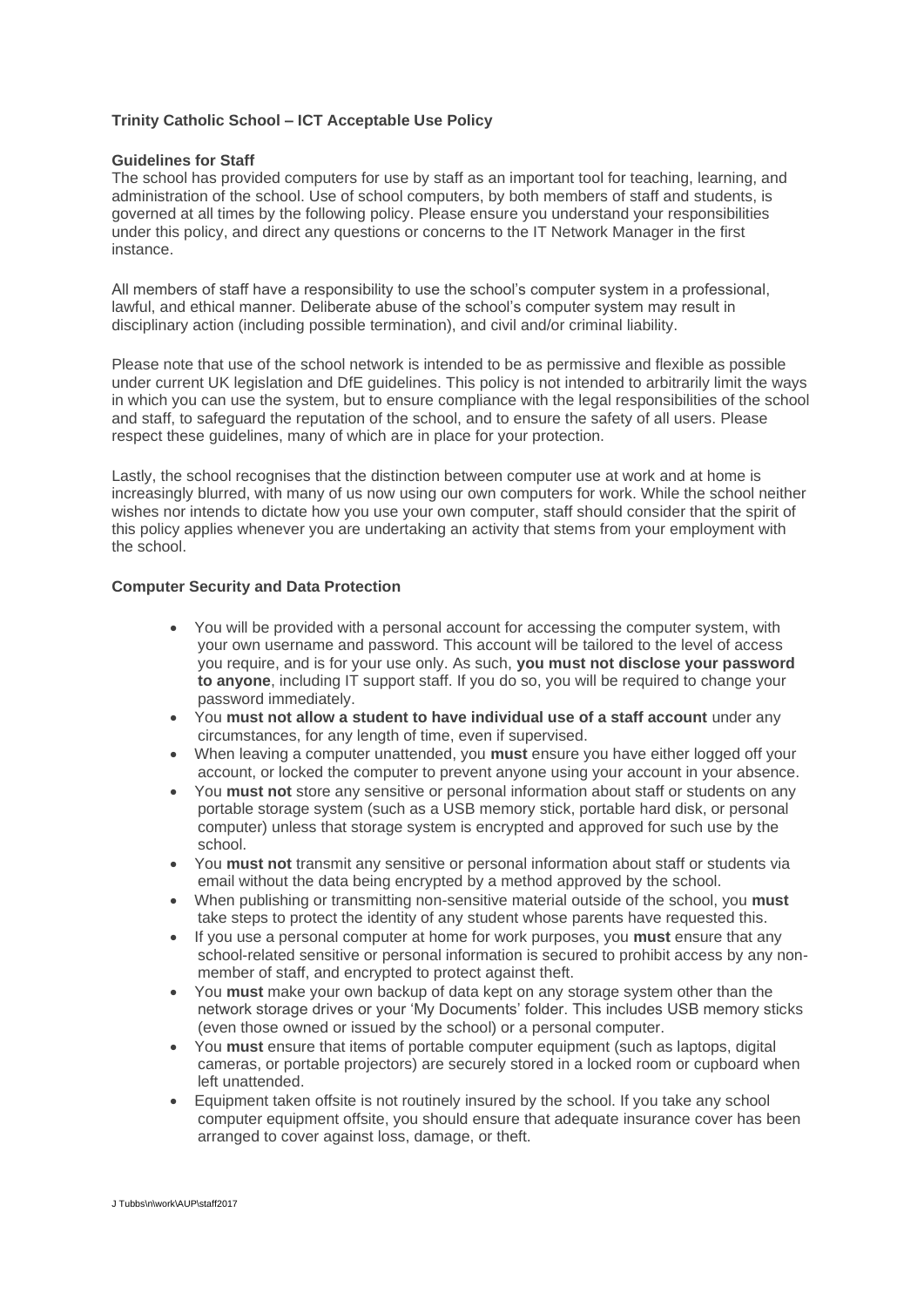### **Laptop Computers**

Laptop computers are issued to all teaching staff and support staff as required. Laptops remain the property of Trinity Catholic School at all times and their usage is subject to the following guidelines:

- The equipment remains the property of Trinity Catholic School at all times and must be returned to the School at the end of the lease agreement or contractual period.
- Maintenance of the equipment is the responsibility of the Network Manager*.* All maintenance issues **must** be referred to the ICT department, through the usual channels.
- All installed software **must** be covered by a valid license agreement held by Trinity Catholic School.
- All software installation MUST be carried out by ICT Department in accordance with the relevant license agreements.
- No software should be removed, uninstalled or disabled under any circumstances. Any software problems should be reported through the usual support channels.
- Antivirus software must be updated regularly. For laptop computers, it will be necessary to connect them to the School network to update the antivirus software. *This should be done at least weekly*.
- Staff **must not** let students access their laptop unless agreed by the Principal or Network Manager even if they are using their own logon credentials.
- The user of the equipment is responsible for all personal files and data stored on the equipment. Backup of the data is the responsibility of the user. It is strongly recommended that all data is regularly backed up, either to a CDRW disk, a memory stick or to the school's network. Where removable media is used the user must ensure that these mediums have not been used to download materials that are at risk of damaging the network. It is recommended that the school's facility to transfer files is used.
- The user of the equipment must not encrypt any data or password protect any files so as to ensure future usage of the equipment.
- Trinity Catholic School cannot be held responsible for loss of data in the event of either a hardware or software failure or user error.
- From time to time, it may be necessary for ICT Department to perform software updates and maintenance for which the equipment must be made available in School when reasonably requested.

# **Personal Use**

The school recognises that occasional personal use of the school's computers is beneficial both to the development of your IT skills and for maintaining a positive work-life balance. Such use is permitted, with the conditions that such use

- **must** comply with all other conditions of this AUP as they apply to non-personal use, and all other school policies regarding staff conduct;
- **must not** interfere in any way with your other duties or those of any other member of staff;
- **must not** have any undue effect on the performance of the computer system; and
- **must not** be for any commercial purpose or gain unless explicitly authorised by the school.

Personal use is permitted at the discretion of the school and can be limited or revoked at any time.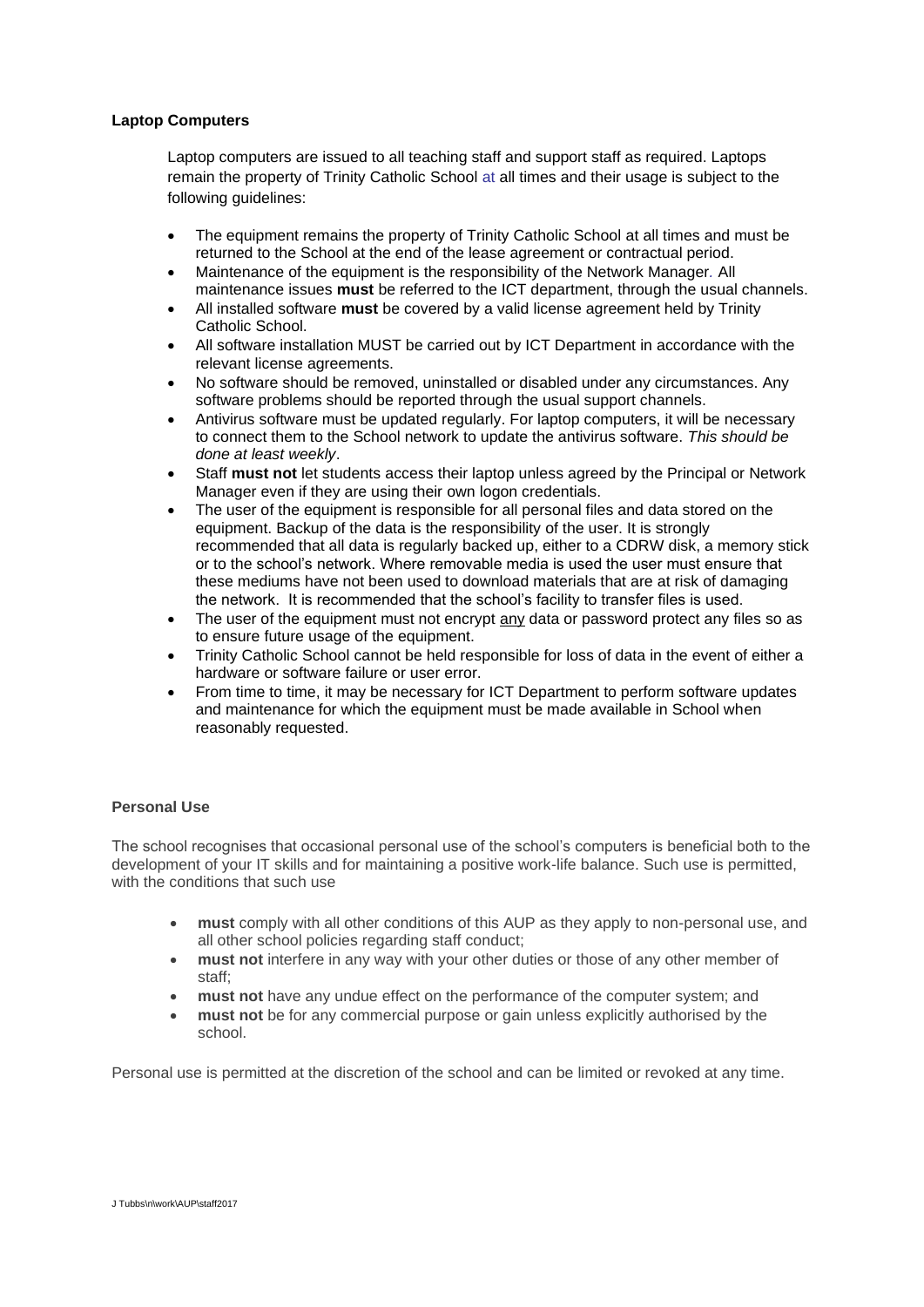### **Use of your own Equipment**

- Any mains-operated personal computer or electrical equipment brought on site, for any use, is subject to a Portable Appliance Test (PAT) by site maintenance staff, and **must not** be used until approved. This test must be performed at regular intervals as required by school's normal rules on electrical safety testing.
- You **must not** connect personal computer equipment to school computer equipment without prior approval from the IT Network Manager, with the exception of storage devices such as USB memory sticks.
- If you keep files on a personal storage device (such as a USB memory stick), you **must** ensure that other computers you connect this storage device to (such as your own computers at home) have an up-to-date anti-virus system running to protect against the proliferation on harmful software onto the school computer system.

# **Conduct**

- You **must** at all times conduct your computer usage professionally, which includes being polite and using the system in a safe, legal and business appropriate manner. Among uses that are considered unacceptable are the following:
	- o Using, transmitting, or seeking inappropriate, offensive, pornographic, vulgar, suggestive, obscene, abusive, harassing, threatening, racist, sexist, or defamatory language or materials;
	- o Making ethnic, sexual-preference, or gender-related slurs or jokes.
- You **must** respect, and not attempt to bypass, security or access restrictions in place on the computer system.
- You **must** not intentionally damage, disable, or otherwise harm the operation of computers.
- You **must** make efforts not to intentionally waste resources. Examples of resource wastage include:
	- o Excessive downloading of material from the Internet;
	- $\circ$  Excessive storage of unnecessary files on the network storage areas;
	- o Use of computer printers to produce class sets of materials, instead of using photocopiers.
- You should avoid eating or drinking around computer equipment.

#### **Internet Use**

Use of the Internet should be in accordance with the following guidelines:

- $\circ$  Transmission of any material in violation of any United Kingdom or other national laws is prohibited. This includes, but is not limited to, copyrighted material, threatening or obscene material or material protected by trade laws
- $\circ$  Do not allow a student access to your account to gain access to websites which are normally blocked to students.
- $\circ$  Only access suitable material Using the Internet to obtain, download, send, print, display or otherwise transmit or gain access to materials which are unlawful, obscene or abusive is not permitted.
- o Respect the work and ownership rights of people outside the School. This includes abiding by copyright laws.
- o Do not access Internet chat sites. These represent a significant security threat to the School's network.
- o The use of online gaming sites is prohibited. These consume valuable network resources that may adversely affect the performance of the system.
- o Do not print out pages directly from a website. Web pages are often not suitably formatted for printing and this may cause significant wastage of paper. If you wish to use content from websites, consider using the copy and paste facility to move it into another application, copyright permitting.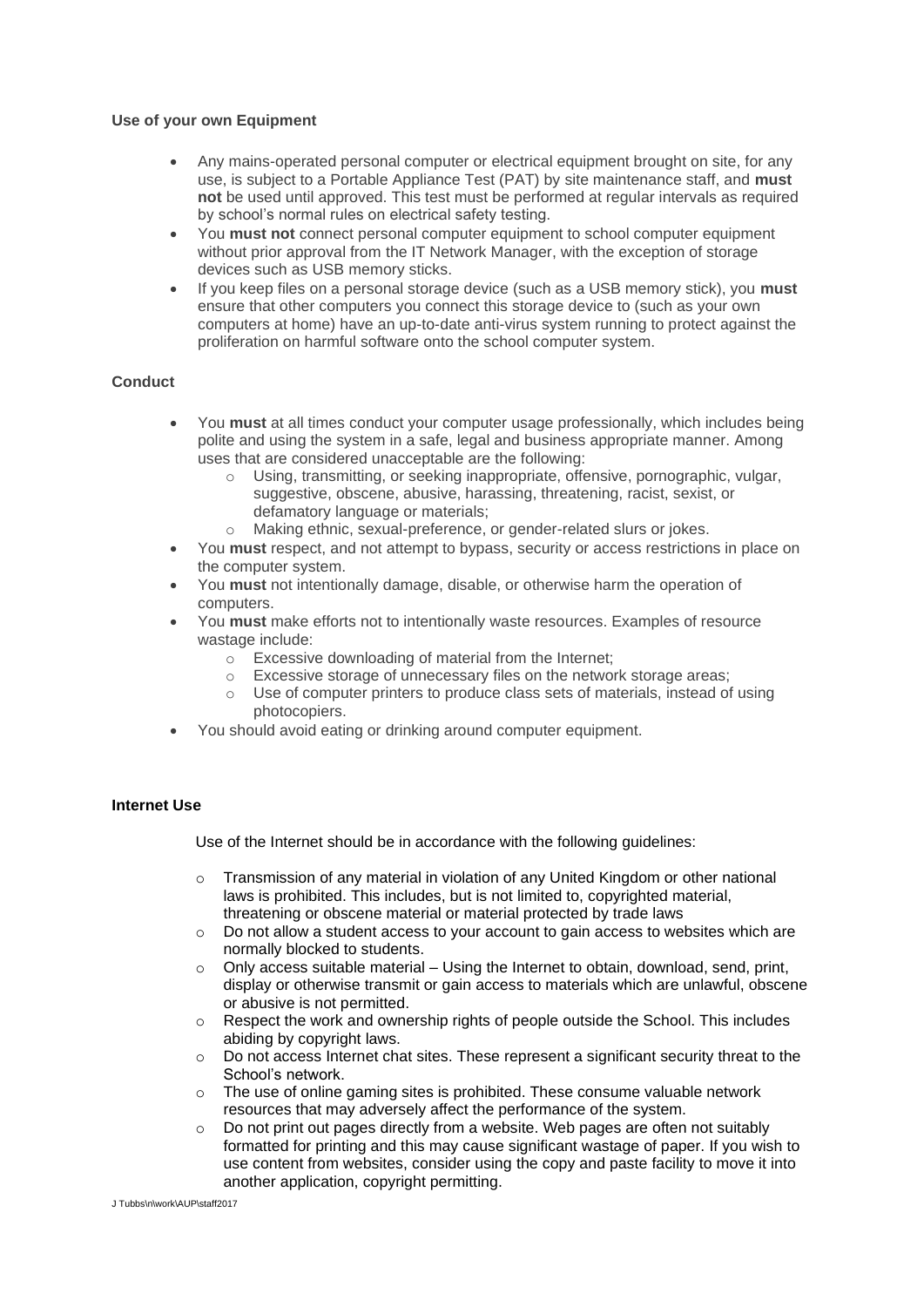$\circ$  Do not attempt to download or install software from the Internet. The ICT department assumes responsibility for all software upgrades and installations.

### **Use of Social Networking websites and online forums**

Staff must take care when using social networking websites such as Facebook, even when such use occurs in their own time using their own computer. Social Networking sites invite users to participate in informal ways that can leave you open to abuse, and often make little or no distinction between adult users and children.

You must not allow any student to access personal information you post on a social networking site. In particular:

- You **must not** add a student to your 'friends list'.
- You **must** ensure that personal information is not accessible via a 'Public' setting, but ensure it is set to a 'Friends only' level of visibility.
- You should avoid contacting any student privately via a social networking website, even for school-related purposes.
- You should take steps to ensure that any person contacting you via a social networking website is who they claim to be, and not an imposter, before allowing them access to your personal information.

Staff should also take care when posting to any public website (including online discussion forums or blogs) that their comments do not harm their professional standing or the reputation of the school – even if their online activities are entirely unrelated to the school.

- Unless authorised to do so, you **must not** post content on websites that may appear as if you are speaking for the school.
- You should not post any material online that can be clearly linked to the school that may damage the school's reputation.
- You should avoid posting any material clearly identifying yourself, another member of staff, or a student, that could potentially be used to embarrass, harass, or defame the subject.

#### **Use of Email**

All members of staff with a computer account are provided with an email address for communication both internally and with other email users outside the school. The following considerations must be made when communicating by email:

- E-mail has the same permanence and legal status as written hardcopy (paper) documents and may be subject to disclosure obligations in exactly the same way. Copies of e-mails may therefore have to be made available to third parties. You **must** be cautious when sending both internal and external mails. The professional standards that apply to internal memos and external letters must be observed for e-mail.
- E-mail to outside organisations has the same power to create a binding contract as hardcopy documents. Check e-mail as carefully as written contracts, always use a spell checker and, where appropriate, obtain legal advice before sending. You **must not** purchase goods or services on behalf of the school via e-mail without proper authorisation.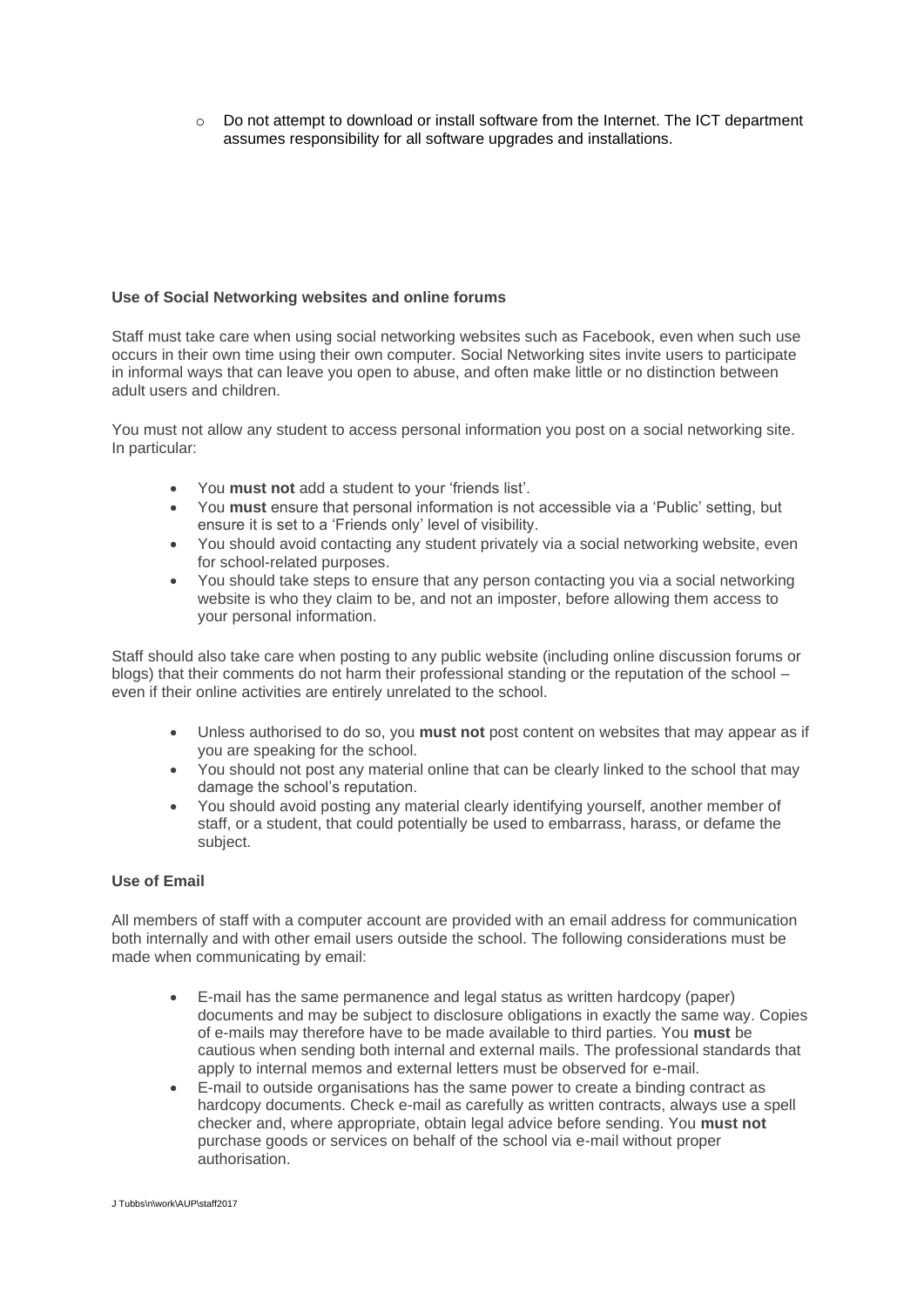- All school e-mail you send should have a signature containing your name, job title and the name of the school.
- E-mail is not a secure method of communication, and can be easily copied, forwarded and archived. Unless explicitly authorised to do so, you **must not** send, transmit, or otherwise distribute proprietary information, copyrighted material, trade secrets, or other confidential information belonging to the school.
- Having an external e-mail address may lead to receipt of unsolicited e-mail containing offensive and/or sexually explicit content. The school will take measures to minimise the receipt and impact of such content, but cannot be held responsible for material viewed or received by users from the Internet.
- You must not send chain letters or unsolicited commercial e-mail (also known as SPAM).

### **Supervision of Student Use**

- Students **must** be supervised at **all** times when using school computer equipment. When arranging use of computer facilities for students, you must ensure supervision is available.
- Supervising staff are responsible for ensuring that the separate Acceptable Use Policy for students is enforced.
- Supervising staff **must** ensure they have read and understand the separate guidelines on e-safety, which pertains to the child protection issues of computer use by students.

#### **Privacy**

- Use of the school computer system, including your email account and storage areas provided for your use, may be subject to monitoring by the school to ensure compliance with this Acceptable Use Policy and applicable laws. This may include remote monitoring of an interactive logon session. In particular, the school does keep a complete record of sites visited on the Internet by both students and staff, however, usernames and passwords used on those sites are NOT monitored or recorded.
- You should avoid storing sensitive personal information on the school computer system that is unrelated to school activities (such as personal passwords, photographs, or financial information).
- The school may also use measures to audit use of computer systems for performance and diagnostic purposes.
- **Use of the school computer system indicates your consent to the above described monitoring taking place.**

# **Confidentiality and Copyright**

- Respect the work and ownership rights of people outside the school, as well as other staff or students.
- You are responsible for complying with copyright law and licenses that may apply to software, files, graphics, documents, messages, and other material you wish to use, download or copy. Even if materials on the school computer system or the Internet are not marked with the copyright symbol (©), you should assume that they are protected under copyright laws unless there is an explicit permission on the materials to use them.
- You **must** consult a member of IT Network staff before placing any order of computer hardware or software, or obtaining and using any software you believe to be free. This is to check that the intended use by the school is permitted under copyright law (as well as to check compatibility and discuss any other implications that the purchase may have). Do not rely on the claims of suppliers, who do not have specific knowledge of the school's systems.
- As per the standard staff contract, any invention, improvement, design, process, information, copyright work, trade mark or trade name made, created or discovered by you during the course of your employment in any way affecting or relating to the business